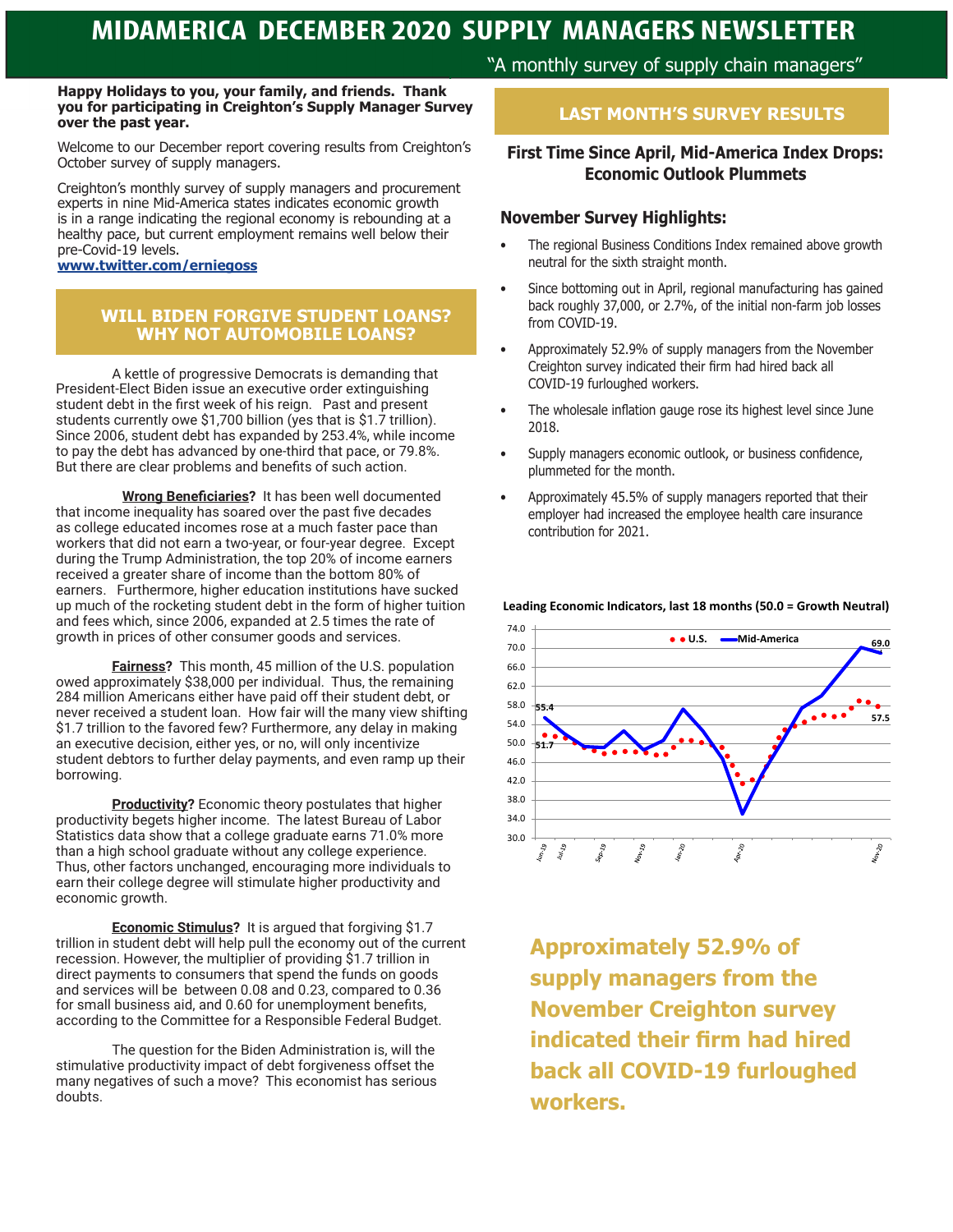For the first time since April, the Creighton University Mid-America Business Conditions Index, a leading economic indicator for the nine-state region stretching from Minnesota to Arkansas, fell, but remained above growth neutral for the month04.

**Overall index:** In April of this year, COVID-19 pushed the overall index to its lowest level in 11 years. Since April, the overall index has climbed above growth neutral 50.0 for six of the past seven months. The November Business Conditions Index, which ranges between 0 and 100, dipped to 69.0 from October's 70.2.

Creighton's monthly survey results have mirrored the national manufacturing survey results indicating that the manufacturing sector has been expanding at a solid pace since sinking to a post-2008 recession low in April. Even so, current output in the regional and U.S. manufacturing sectors remains below pre-COVID-19 levels.

**Employment:** The regional employment index remained well above growth neutral for November, but fell to 63.1 from 66.7 in October. Since the onset of COVID-19, U.S. Bureau of Labor Statistics data indicate that regional nonfarm employment is down 649,000 jobs, or 4.7%, and regional manufacturing employment is off by 72,000 jobs or 4.9%.

Since bottoming out in April, regional manufacturing has gained back roughly 37,000, or 2.7%, of the initial nonfarm job losses.

Approximately 52.9% of manufacturers from the November Creighton survey indicated that they hired back all COVID-19 furloughed workers, while 29.4% reported that their firms had rehired a portion of the furloughed workers. The remaining 17.7% stated that their firm had never furloughed workers. Approximately 5.9% expect to furlough additional workers.

- "(My firm) cannot find workers; no one wants to do physical labor; unemployment is too low."
- "Employment is up and I can't find enough qualified workers. Our smaller suppliers really need a second stimulus package from the government or the prices we pay our suppliers will have to go up."
- "No employees furloughed."
- "Taxes, costs, prices, debt will all go up while GDP, consumer confidence, etc will go down. Brace yourself."
- "We did not furlough any employees during the COVID-19 pandemic. We have hired new employees because of increased sales volume and back log of new sales for the 1st qtr. These are the first employees we have hired in more than a year."

**Wholesale Prices:** The wholesale inflation gauge for the month rose to 84.8, its highest level since June 2018, from 76.8 in October.

Said one supply manager, "Corrugated shippers are experiencing tight supply. Prices are up substantially with E-commerce and retail packaging growth."

Though inflationary pressures have risen significantly over the last several months, the Federal Reserve remains comfortable with current ultra-low short-term interest rates. In recent meetings of the rate setting committee, the FOMC, they indicated they will likely keep short-term interest rates at near record lows well into the future even as inflation ticks up above their target.

### "A monthly survey of supply chain managers"

**Confidence:** Looking ahead six months, economic optimism, as captured by the November Business Confidence Index, plummeted to 50.0 from October's very strong 70.4.

"A sharp upturn in COVID-19 infections, along with more economic lockdowns, weighted on November's economic outlook," said Goss.

**Inventories:** The regional inventory index for November, reflecting levels of raw materials and supplies, slumped to a still solid 59.2 from last month's 66.8.

**Trade:** The regional trade numbers were up sharply for the month, with new export orders rising to 75.0, from October's 58.4. An expanding domestic manufacturing sector supported a solid import index at 67.9, up steeply from 59.5 in October.

**Other survey components of the November Business Conditions Index were:** new orders at 77.3, were up slightly from 76.2 in October; the production or sales index expanded to 78.3 from 73.3 in October; and the speed of deliveries of raw materials and supplies index at 67.4, down from last month's 68.4.

The Creighton Economic Forecasting Group has conducted the monthly survey of supply managers in nine states since 1994 to produce leading economic indicators of the Mid-America economy. States included in the survey are Arkansas, Iowa, Kansas, Minnesota, Missouri, Nebraska, North Dakota, Oklahoma and South Dakota.

The forecasting group's overall index, referred to as the Business Conditions Index, ranges between 0 and 100. An index greater than 50 indicates an expansionary economy over the course of the next three to six months.

The Business Conditions Index is a mathematical average of indices for new orders, production or sales, employment, inventories and delivery lead time. This is the same methodology, used since 1931 by the Institute for Supply Management (ISM), formerly the National Association of Purchasing Management. The Mid-America report is produced independently of the national ISM.

### **MID-AMERICA STATES**

**ARKANSAS:** The November Business Conditions Index for Arkansas fell to 62.2 from October's 64.4. Components from the November survey of supply managers were: new orders at 73.7, production or sales at 73.9, delivery lead time at 52.3, inventories at 48.9, and employment at 62.3. Recent surveys indicate that durable goods producers are expanding at a solid pace while nondurable goods manufacturers continue to experience flat business conditions.

**IOWA:** Iowa's Business Conditions Index remained above growth neutral for November though the reading declined to 74.6 from 78.7 in October. Components of the overall November index were: new orders at 77.8, production. or sales at 79.2, delivery lead time at 78.7, employment at 62.5, and inventories at 87.2. Recent surveys indicate that both durable and nondurable goods manufacturers are expanding at a solid pace.

### **(Continued on next page)**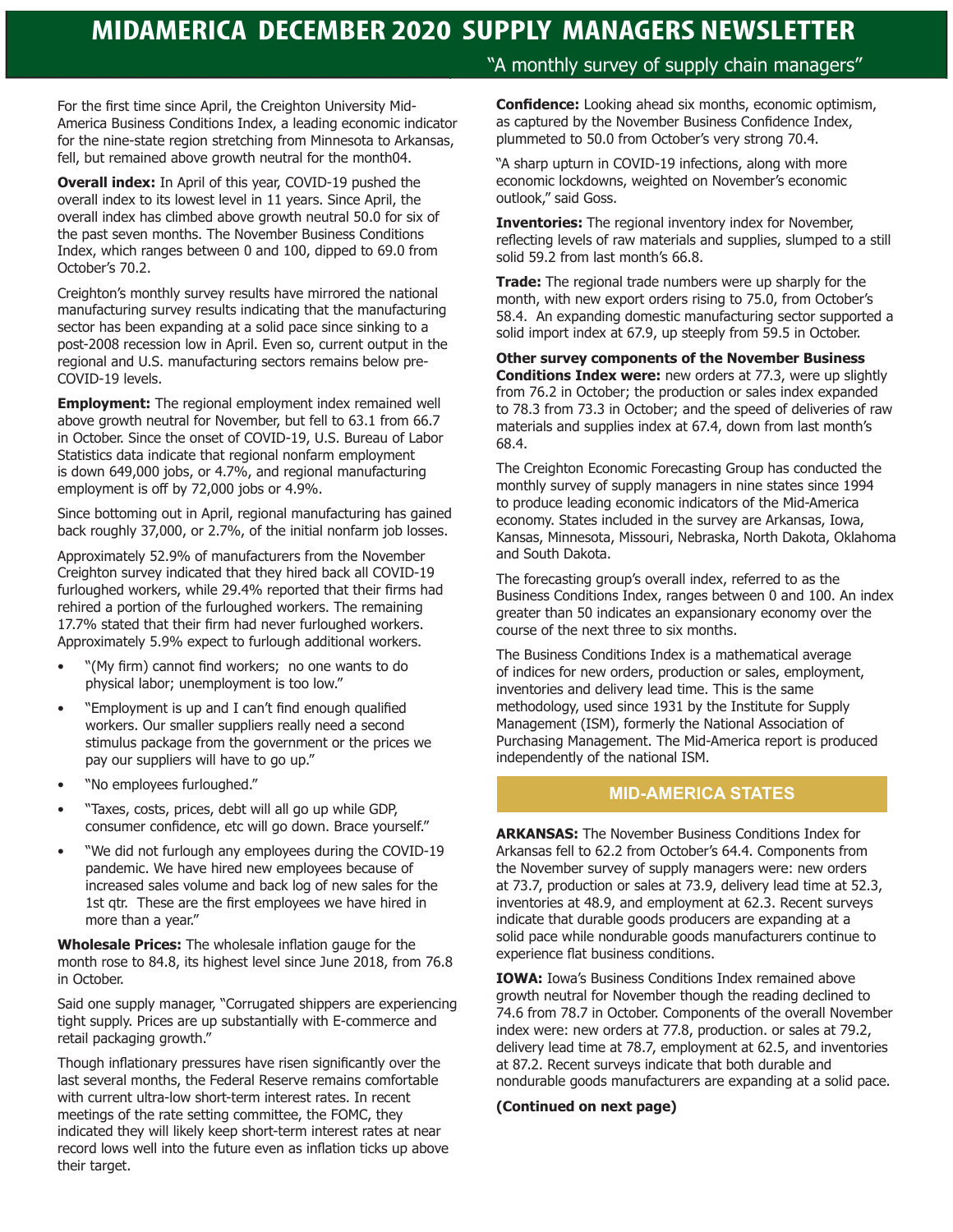"A monthly survey of supply chain managers"

**KANSAS:** TThe Kansas Business Conditions Index for November decreased to 60.1 from 68.7 in the October. Components of the leading economic indicator from the monthly survey of supply managers were: new orders at 73.3, production or sales at 81.3, delivery lead time at 50.9, employment at 50.7, and inventories at 45.2. Recent surveys indicate that both durable and nondurable goods producers are experiencing slow growth.

**MINNESOTA:** The November Business Conditions Index for Missouri dropped to 75.6 from October's 78.0. Components of the overall index from the survey of supply managers for November were: new orders at 82.6, production or sales at 78.2, delivery lead time at 78.8, inventories at 82.6, and employment at 61.2. Recent surveys indicate that durable goods manufacturers continue to expand at a solid pace, and nondurable goods producers are experiencing slow to no growth.

**MISSOURI:** The November Business Conditions Index for Missouri dropped to 75.6 from October's 78.0. Components of the overall index from the survey of supply managers for November were: new orders at 82.6, production or sales at 78.2, delivery lead time at 78.8, inventories at 82.6, and employment at 61.2. Recent surveys indicate that durable goods manufacturers continue to expand at a solid pace, and nondurable goods producers are experiencing slow to no growth.

**NEBRASKA:** Nebraska's overall index for November fell to 66.8 from 71.4 in October. Components of the index from the monthly survey of supply managers for November were: new orders at 75.6, production or sales at 76.2, delivery lead time at 58.9, inventories at 66.7, and employment at 56.7. Recent surveys indicate that both durable and nondurable goods manufacturers are expanding at a solid pace.

**NORTH DAKOTA:** The November Business Conditions Index for North Dakota slumped to 57.2 from 59.0 in October. Components of the overall index for November were: new orders at 73.2, production or sales at 73.3, delivery lead time at 50.5, employment at 50.4, and inventories at 38.9. Recent surveys indicate that durable goods manufacturers and nondurable goods producers continue to experience slow to no growth.

**OKLAHOMA:** Oklahoma's Business Conditions Index sank below growth neutral in November. The overall index dropped to 49.4 from October's strong 61.1. Components of the overall November index were: new orders at 70.7, production or sales at 70.2, delivery lead time at 41.7, inventories at 20.6, and employment at 43.8. Recent surveys indicate that durable goods manufacturers are experiencing slow to no growth, while nondurable goods producers continue to experience solid growth.

**SOUTH DAKOTA:** The November Business Conditions Index for South Dakota climbed to 71.7 from 71.2 in October. Components of the overall index from the November survey of supply managers in the state were: new orders at 77.0, production or sales at 77.9, delivery lead time at 63.7, inventories at 79.5, and employment at 60.3. Recent surveys indicate that durable goods manufacturers are experiencing slow to no growth, while nondurable goods producers continue to experience solid growth.



- U.S. employers added 245,000 jobs for November and the unemployment declined to 6.7% from 6.9% in October.
- U.S. exports and imports rose in October reflecting growth in the global economy (exports 2.2%), and the U.S. domestic economy (imports 2.1%).
- Purchasing management indices (PMI) for both ISM's national survey and Creighton's Mid-America were in a range indicating healthy manufacturing growth.
- According to the Case-Shiller national home price index, housing prices expanded at an annual pace of 7.0% in September.

**THE BEARISH NEWS** 

- October seasonally adjusted retail sales climbed a mere 0.3% from September.
- The federal deficit jumps \$284 billion in October. And that does not include the \$900+ billion stimulus program currently being debated before Congress.
- Approximately, 36.9% of the unemployed have been outof-work for more than 26 weeks.

## **NUMBER OF THE MONTH**

**2.96%.** This is the compound annual hourly wage growth for production, non-supervisory workers during the Trump Administration. This compares to 2.87% for the Clinton Administration, 2.76% for the Bush Administration, and 1.71% for the Obama Administration. Assuming these same growth rates until 2030, here are average annual wages for production, non-supervisory workers in 2030: Trump \$55,326, Clinton \$54,797, Bush \$54,155 and Obama \$48,370.

**Assuming these same growth rates until 2030, here are average annual wages for production, non-supervisory workers in 2030: Trump \$55,326, Clinton \$54,797, Bush \$54,155 and Obama \$48,370.**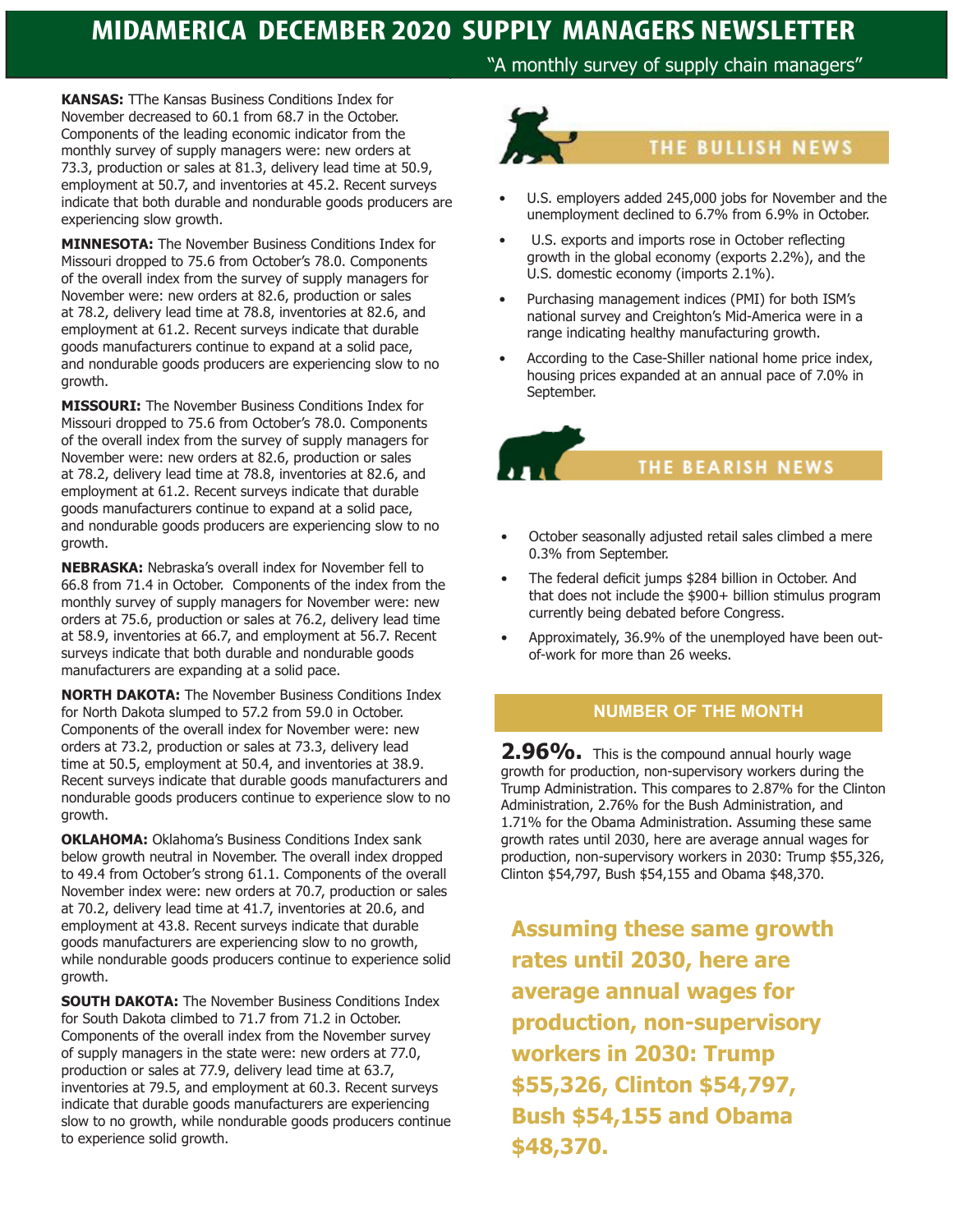## **THE OUTLOOK**

The Conference Board. 2021 US: The US economy will recover from COVID-19, but It may be forever changed. "Following signs of improvement in Q3 2020, The Conference Board expects a lull in the pace of recovery Q4 2020. Gains in consumption will be limited by high unemployment rates but will likely accelerate again in 2021 as the labor market heals. In the medium term, a contraction in the quantity of labor due to the pandemic and the exiting of baby boomers from the labor force will hinder US economic growth potential between 2020 and 2023 (the COVID-19 period). Real GDP growth should meaningfully improve between 2024 and 2030 as these labor market effects wane somewhat and productivity growth accelerates."

**FROM GOSS (DECEMBER 2020):** \*\*The yield on U.S. longterm Treasury bonds, along with mortgage rates, to climb by as much ¼% (25 basis points) by the end of Q1, 2021. \*\*The December job additions will be solid, but somewhat disappointing in comparison to November's. \*\*Annualized and seasonally adjusted Q4 2020 GDP growth will range between 3% to 4%.

## **KEEP AN EYE ON**

- U.S. Retail Sales report. On Dec. 16 and Jan. 15, the U.S. Census Bureau releases retail and food services sales for November and December, respectively. Look for weaker reports to signal a buying pullback by the U.S. consumer.
- U.S. Jobs Report. On January 8, the U.S. Bureau of Labor Statistics releases its job numbers for December. Another disappointing report (lower job growth and another drop in size of labor force will indicate that the V-shaped recovery is resembling a Swoosh, or check mark.
- Creighton's Rural Mainstreet report. On December 17th, Creighton releases its December survey results of bank CEOs in rural areas of 10 states in the Rocky Mountains and Plains states. Growth in the rural economy has been slowing, and performing at a pace below urban areas.

### **SUPPLY MANAGER READING ROOM**

**"The supply chain under a Biden administration,"**  Gordon Bitko. President-elect Joe Biden has announced what he calls the Biden Plan to Rebuild U.S. Supply Chains. Its components indicate he is likely to shift priorities from the Trump Administration in information technology. With the new administration, it is likely that considerable investment in IT systems can happen, according to Gordon Bitko, former CIO of the FBI. Although the composition of Congress did not change a lot on Election Day, Bitko said there is a consensus in Congress about the importance of a functioning government with updated systems. The fact that so many agencies were able to keep going at the level they did during the pandemic was due to investments they made in modernization, Bitko said. There were still a lot of challenges, however, such as the failures of state unemployment insurance systems. . Read rest at: **https://tinyurl.com/y8nktkyj**

"A monthly survey of supply chain managers"

### **SUPPLY MANAGER CAREERS**

**Supply Chain Process Improvement Analyst I**. Nebraska Furniture Mart, Omaha Nebraska. Nebraska Furniture Mart's Process Improvement Analyst will evaluate work processes to determine strategies and programs that provide greater productivity, quality and efficiency of functions. This role will work to find the most efficient solutions to each request through project planning including scope, resources, and timeline with expenses always being on the forefront. Experience Required: 1-2 years experience in process improvement or within a functional area of a retail store, such as distribution/logistics, merchandising, sales, etc.\* Microsoft Office tools (Word, Excel, PowerPoint, Outlook, Access). \*Microsoft Visio. \*Must be able to work independently. \* Ability to work night, weekend and/or early morning hours based on business needs. \*Pre-employment screening includes, but isn't limited to, drug screen and criminal background check. Preferred: Bachelor's degree in logistics/ supply chain management, business administration, industrial engineering or a related field. \*1-2 years experience in vendor compliance/management, EDI, lead time management, KPI performance analysis. \*Working knowledge of POPS system. Apply at: **https://tinyurl.com/y8fol6ex**

### **GOSS EGGS (Recent Dumb Economic Moves)**

Last week, Nasdaq Exchange officials filed a proposal with the Securities and Exchange Commission (SEC) to adopt listing rules which would require all 3,300 listed companies to have, or explain why they do not have, at least two diverse directors, including one who self-identifies as female, and one who selfidentifies as either an underrepresented minority, or LGBTQ. Will board members be required to self-identify to which group they belong? Companies must use non-discriminatory criteria for hiring and appointments based on measures related to productivity, and productivity alone.

## **FOLLOW ERNIE**

### **Follow Goss on Twitter at http://twitter.com/erniegoss**

**For historical data and forecasts visit our website at: http://business.creighton.edu/organizations-programs/ economic-outlook**

**Survey results for December will be released on Jan. 4, 2021, the first business day of the month.**